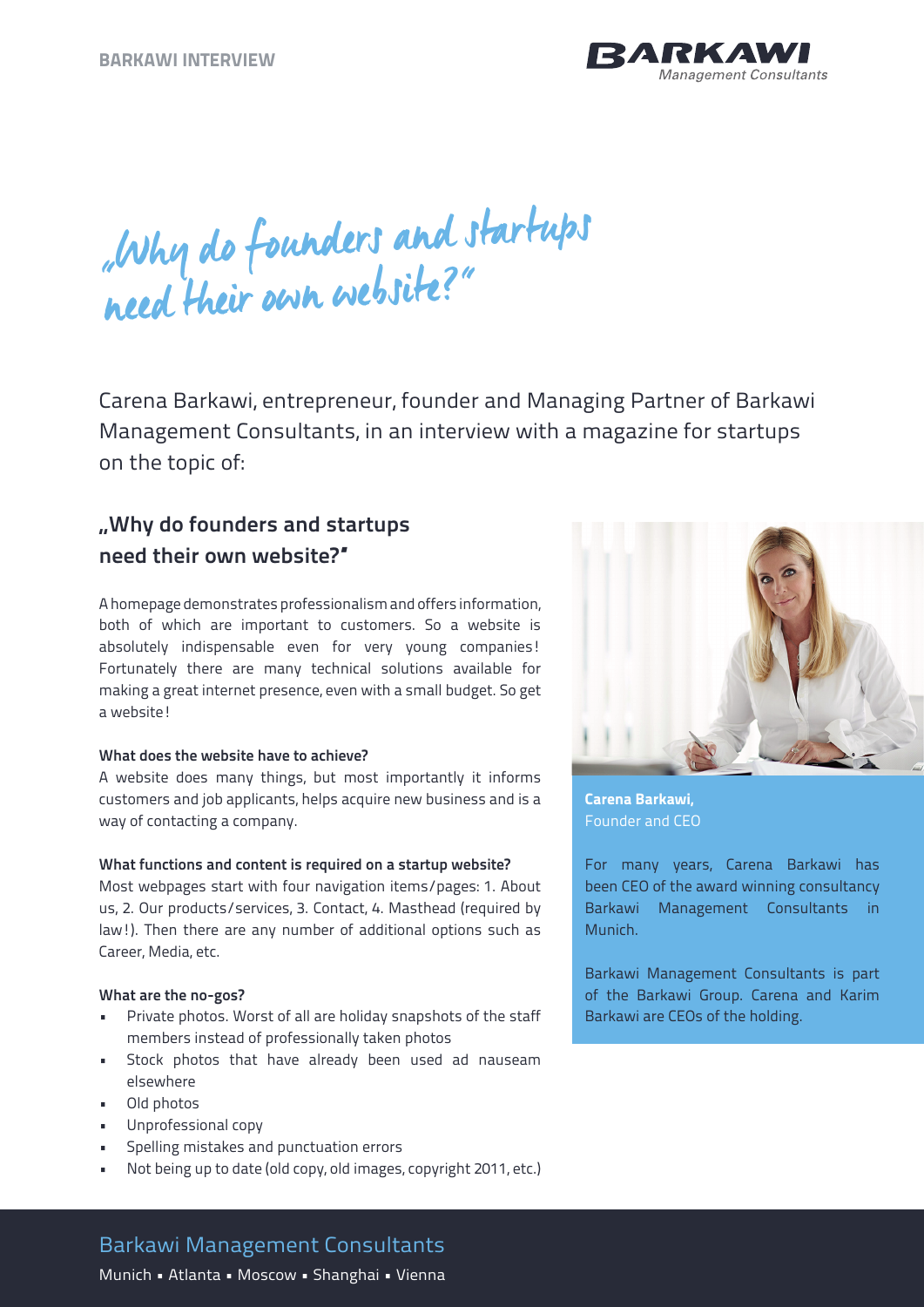#### **How important is usability?**

Extremely! Users are accustomed to scroll and not click nowadays. Nobody clicks their way through huge navigation trees or menus anymore. Menus have to be self-explanatory and at best intuitive. People don't look for things proactively!

## **What about the presentation on mobile devices!**

Very important, because many people today predominantly or even exclusively use mobile devices. Google "penalizes' webpages that are not also optimized for mobile devices with a down-ranking of the site in the page rank! So you should have both stationary and mobile, and this is free and automatic with modular site construction systems!



#### **How important is SEO?**

SEO is extremely important, because in addition to the fact that you won't get found if you are poorly ranked because nobody looks at pages 4 to 20 of the Google hits, technical errors lead to punishments and not being displayed at all, or way down at the bottom of the list. There are things that have to be accounted for here right from the first steps of designing the site – things that only professionals

know about. Google has an algorithm with 200 criteria and 10,000 sub-criteria that is constantly changing! Most agencies are preoccupied with making a website with a great look, but they have no idea about SEO and end up making errors that come back to haunt them, especially on large and complex sites! Many websites waste away in their own beauty, not getting any traffic!

#### **How important is the connection to social media?**

50% of your work should be done in social networks, because that is where you can inform customers and applicants, etc., and position yourself on certain topics. The remaining 50% must go into SEO, because you can place keywords through daily posts on Facebook, LinkedIn, Xing, etc., through which you are ranked on Google! So this is an important aspect that goes far beyond merely "socializing" with customers!

#### **What does a startup have to keep in mind in terms of legal security?**

This is a really important issue! In Germany and internationally there is an industry that lawyers and legal firms are focusing on, which involves finding errors and minor legal breaches and writing warning notices. They nearly always find something, particularly in the masthead. This can get very expensive for companies, especially small ones and startups, who need every cent they can find to grow or for marketing. Luckily there are free offers from legally unassailable masthead generators, so definitely use them!!!

#### **Is a modular system enough for founders and startups?**

Absolutely! There are outstanding modular systems for building sites; some of them with enormous photo databases for just a few euros a month, which is not to be underestimated, as image rights can be very expensive. And modular doesn't always have to mean 1&1, although even that works excellently and looks entirely professional! Drupal, Joomla, WordPress and Typo3 also offer great options, without you having to be an HTML expert.

Menus have to be self-explanatoryn

Many websites waste away in their own beauty, not getting any traffic!

You can place keywords through daily posts on Facebook, LinkedIn, Xing, etc.,